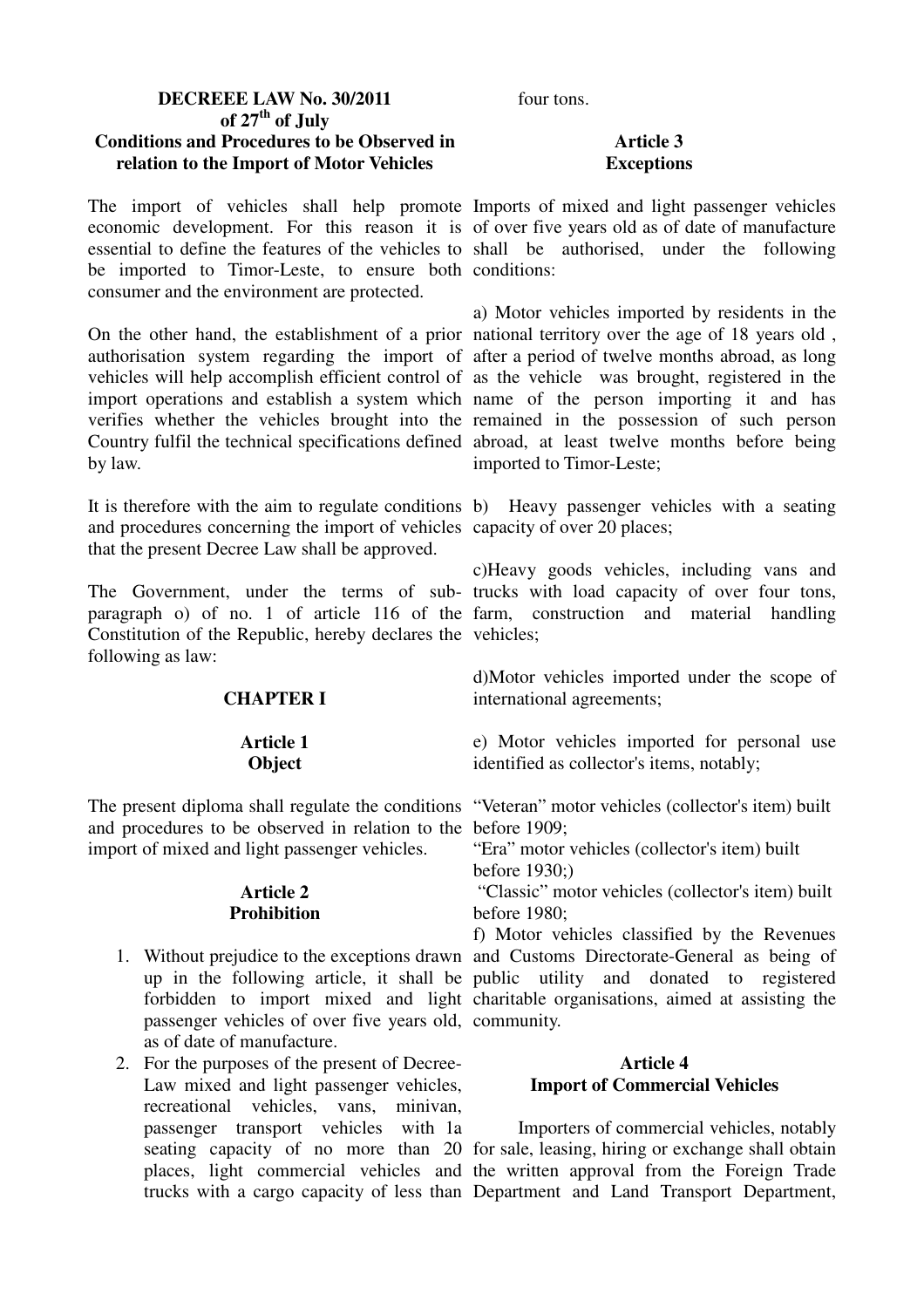before having the vehicle despatched.

- 2. The imported vehicle shall correspond to the vehicle for which such approval was given.
- 3. The lack of approval referred to in paragraph 1 above or the cases referred to in the preceding paragraph shall result in the reexporting of the vehicle within a period of 30 days, the costs of the whole process being borne by the importer.
	- 4. In the case of non-fulfilment of the penalty mentioned in the preceding paragraph, the vehicle shall be considered as belonging to the State, the customs procedures being duly fulfilled.

# **Article 5**

# **Authorisation to Import Vehicles for Private Use**

- 1. Importers of vehicles of private use shall not obligatorily require to obtain written approval from the Foreign Trade Department and the Land Transport Department, but shall ascertain before import that the vehicle fulfils all the vehicle requirements defined by law for such import.
- 2. The non-fulfilment of the requirements defined for the import of vehicles shall result in the re-export of such vehicles within a period of thirty days, the costs of such process being borne by the importer.
- 3. In the case of non-fulfilment of the penalty mentioned in the preceding paragraph, the vehicle shall be considered as belonging to the State, the customs procedures being duly fulfilled.

#### **Article 6**

### **Falsification of documents and vehicle parts**

- 1. In the event the import has falsified or forged documents with the purpose of and shall become the property of the State, fulfilling the necessary customs procedures, besides the criminal liability to be established in relation to the importer.
- 

forged vehicle parts with the purpose of bypassing the rules regarding the import of vehicles, the imported merchandise shall be seized by the customs authorities and shall become the property of the State, fulfilling the necessary customs procedures, besides the criminal liability to be established in relation to the importer.

3. In the event of having been considered State property, as a result of the application of the penalty, the vehicle shall be dismantled and the parts shall be sold by public auction, in accordance with the customs procedure.

### **Article 7 Competent Authority**

- 1. The National Customs Department of the Finance Ministry shall be the authority responsible for the verification of the fulfilment of the prior import authorisation and for the verification of the technical characteristics of the vehicles upon their delivery in Timor-Leste.
- 2. The Revenues and Customs Director-General may, for reasons of storage convenience, order the removal of vehicles from the customs area to another location defined for the effect.

# **Article 8 Settlement of Irregularities by the Importer or Intermediary**

Irregularities concerning the import of vehicles shall not be resolved by the importer or any intermediary.

### **Article 9**

bypassing the rules regarding the import The rules set out in the Timor-Leste Customs of vehicles, the imported merchandise Code shall in a suppletive capacity apply to shall be seized by the customs authorities these procedures defined in the present diploma.

### **Article 10 Entry into Force**

2. In the event the import has falsified or on the day immediately following that of its The present Decree Law shall enter into force